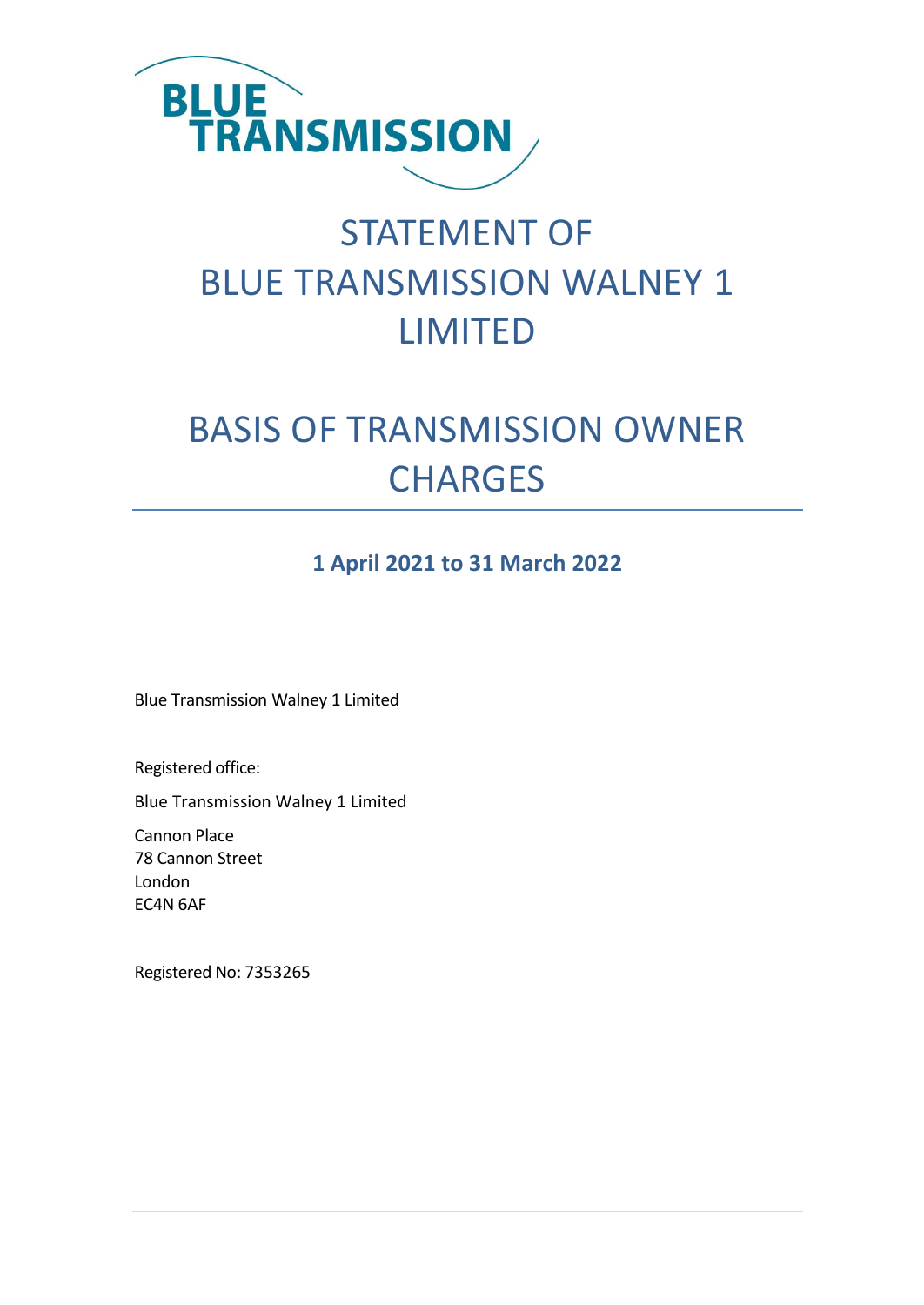## **Contents**

| <b>Introduction</b>                                                                                    | Page 4  |
|--------------------------------------------------------------------------------------------------------|---------|
| <b>Principles</b>                                                                                      | Page 6  |
| <b>Methodology for calculating:</b>                                                                    |         |
| <b>Transmission Owner Revenue Restriction (TO General</b><br>$\bullet$<br><b>System charges)</b>       | Page 7  |
| <b>Transmission Owner Revenue Restriction (TO Site-Specific</b><br>$\bullet$<br><b>System charges)</b> | Page 7  |
| <b>Offshore Transmission Owner of Last Resort Charges</b><br>$\bullet$                                 | Page 7  |
| <b>Other Charges - Excluded Services Charges</b><br>$\bullet$                                          | Page 8  |
| <b>Application fees</b><br>$\circ$                                                                     | Page 8  |
| <b>Feasibility study fees</b><br>$\circ$                                                               | Page 9  |
| <b>Abortive works charges</b><br>$\circ$                                                               | Page 9  |
| <b>De-energisation and disconnection charges</b><br>$\circ$                                            | Page 10 |
| <b>Charges for outage changes</b><br>$\circ$                                                           | Page 10 |
| <b>Miscellaneous</b><br>$\circ$                                                                        | Page 11 |
| <b>Glossary</b>                                                                                        | Page 12 |
| <b>Appendices</b>                                                                                      |         |

| <b>Values of charging parameters</b> | Page 13 |
|--------------------------------------|---------|
| <b>Application fees</b>              | Page 15 |
| <b>Market based charge-out rates</b> | Page 16 |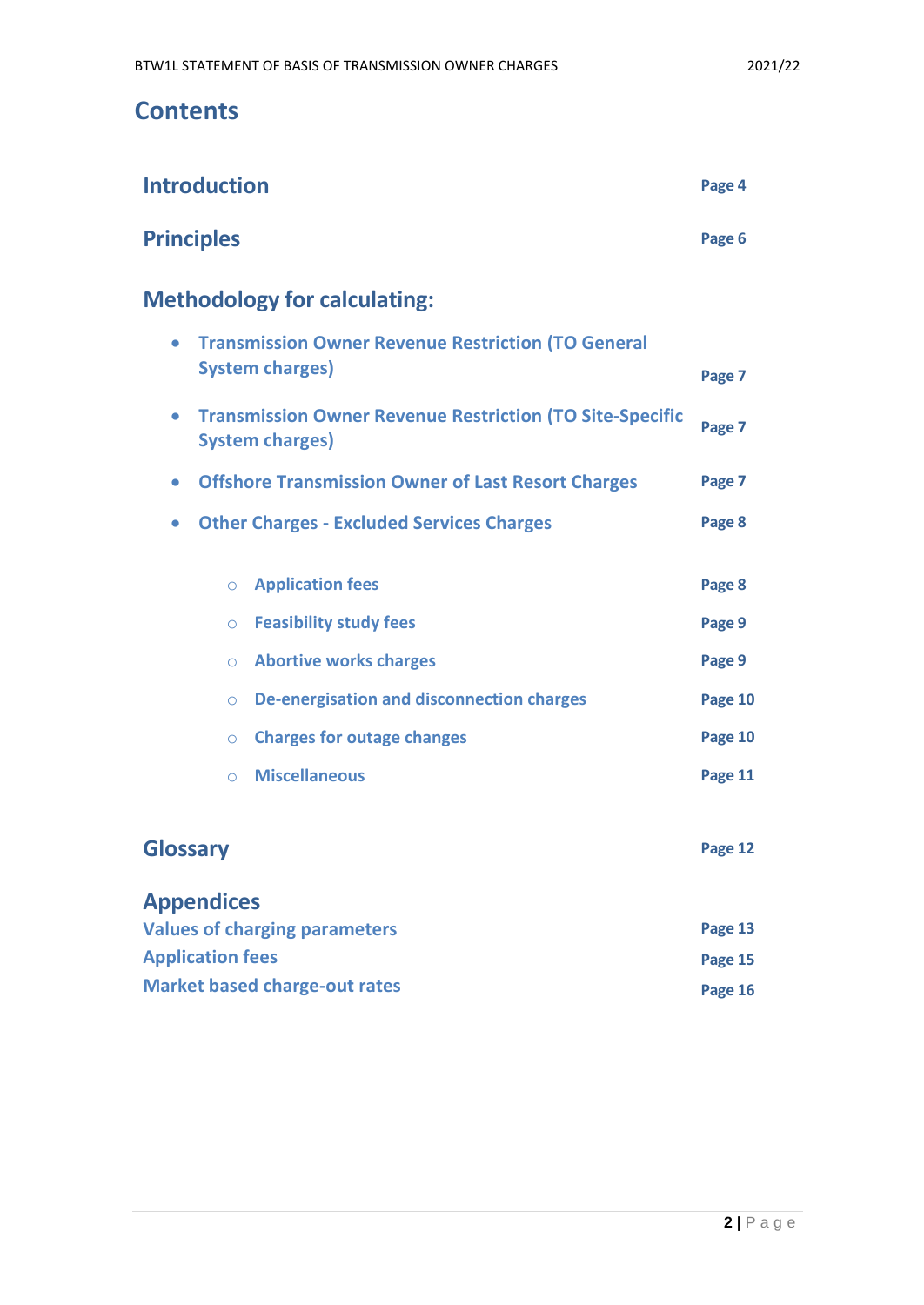### STATEMENT OF

### BLUE TRANSMISSION WALNEY 1 LIMITED

### BASIS OF TRANSMISSION OWNER CHARGES

This statement is produced by Blue Transmission Walney 1 Limited (BTW1L), the Offshore Transmission Owner (OFTO), which sets out the basis of charges for the provision by BTW1L to National Grid Electricity System Operator Limited (NGESO) (the GB System Operator, GBSO) of transmission services as specified in the Offshore Electricity Transmission Licence (Licence) and System Operator Transmission Owner Code (STC).

This Statement is effective from 1 April 2021.

The charges shall consist of TO General System Charges, TO Site-Specific Charges, Offshore Transmission Owner of Last Resort Charges and Other Charges as set out in this statement.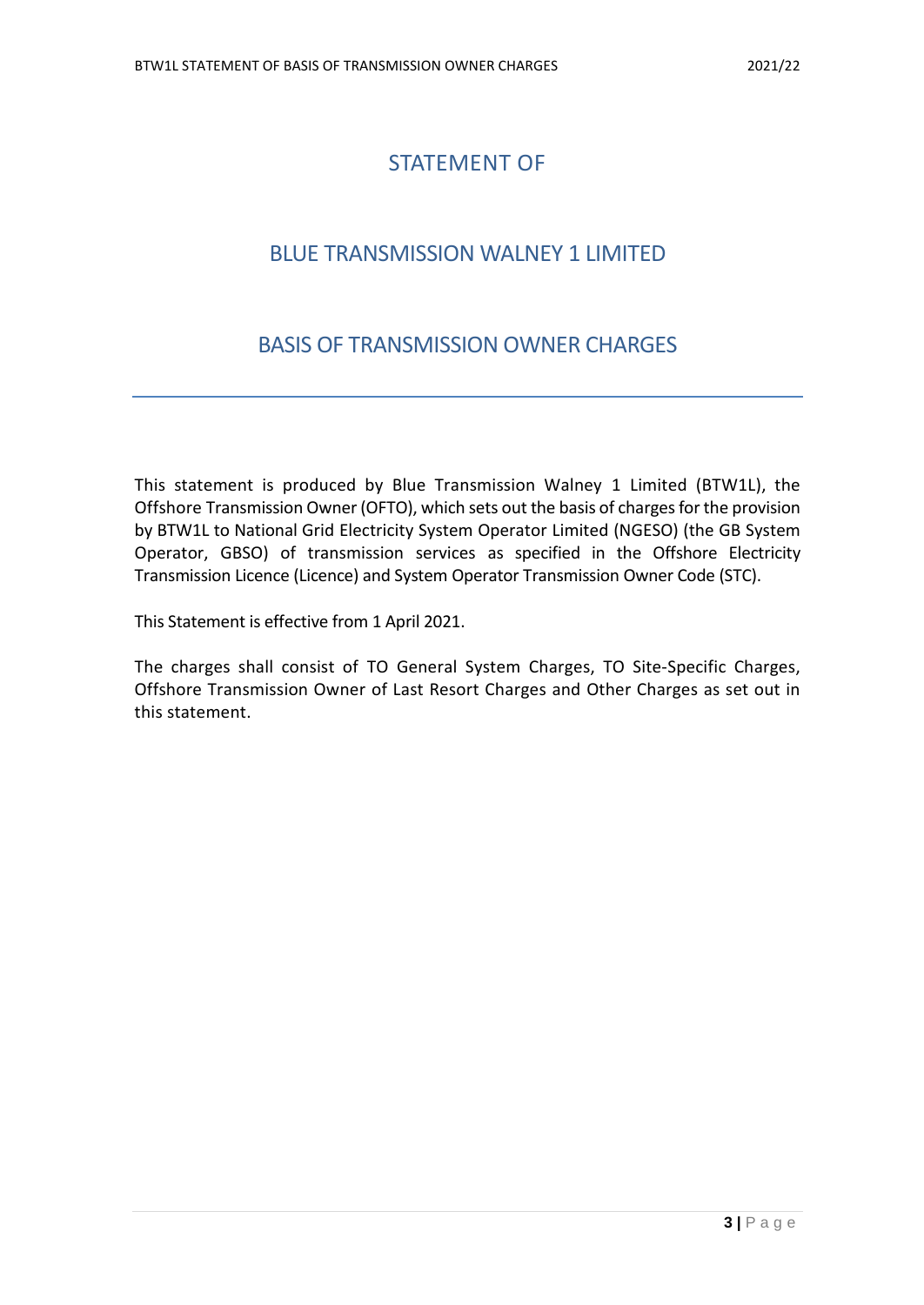### **Introduction**

BTW1L is obliged, under Amended Standard Condition E12 – J9 (Basis of Transmission Owner Charges) of its Licence, to prepare and submit to the Authority in a form approved by the Authority, a statement setting out the basis upon which charges will be made for:

- a) provision of transmission owner services;
- b) connection to BTW1L's transmission system in such form and detail as shall be necessary to enable NGESO to make a reasonable estimate of the charges to which it would become liable for the provision of BTW1L's services; and
- c) outage changes.

Amended Standard Condition E12 – J9 requires that the statement shall in respect of connection to the licensee's (BTW1L) transmission system include:

- *a) a schedule listing those items (including the carrying out of works and the provision and installation of electric lines or electrical plant or meters) of significant cost liable to be required for the purpose of connection (at entry or exit points) to the licensee's transmission system for which site specific charges may be made or levied and including (where practicable) indicative charges for each such item and (in other cases) an explanation of the methods by which and the principles on which such charges will be calculated*
- *b) the methods by which and the principles on which site specific charges will be made in circumstances where the electric lines or electrical plant to be installed are (at the licensee's discretion) of greater size or capacity than that required;*
- *c) the methods by which and the principles on which any charges (including any capitalised charge) will be made for maintenance, replacement and repair required of electric lines, electrical plant or meters provided and installed for making a connection to the licensee's transmission system;*
- *d) the methods by which and the principles on which any charges will be made for disconnection from the licensee's transmission system and the removal of electrical plant, electric lines and ancillary meters following disconnection; and*
- *e) such other matters as shall be specified in directions issued by the Authority from time to time for the purpose of this Amended Standard condition E12 – J9.*

Site specific charges for those items referred to above shall be set at a level which will enable the licensee to recover:

- *a) the appropriate proportion of the costs directly or indirectly incurred in carrying out any works, the extension or reinforcement of the licensee's transmission system or the provision and installation, maintenance, replacement and repair or (as the case may be) removal following disconnection of any electric lines, electrical plant, meters or other items; and*
- *b) a reasonable rate of return on the capital represented by such costs.*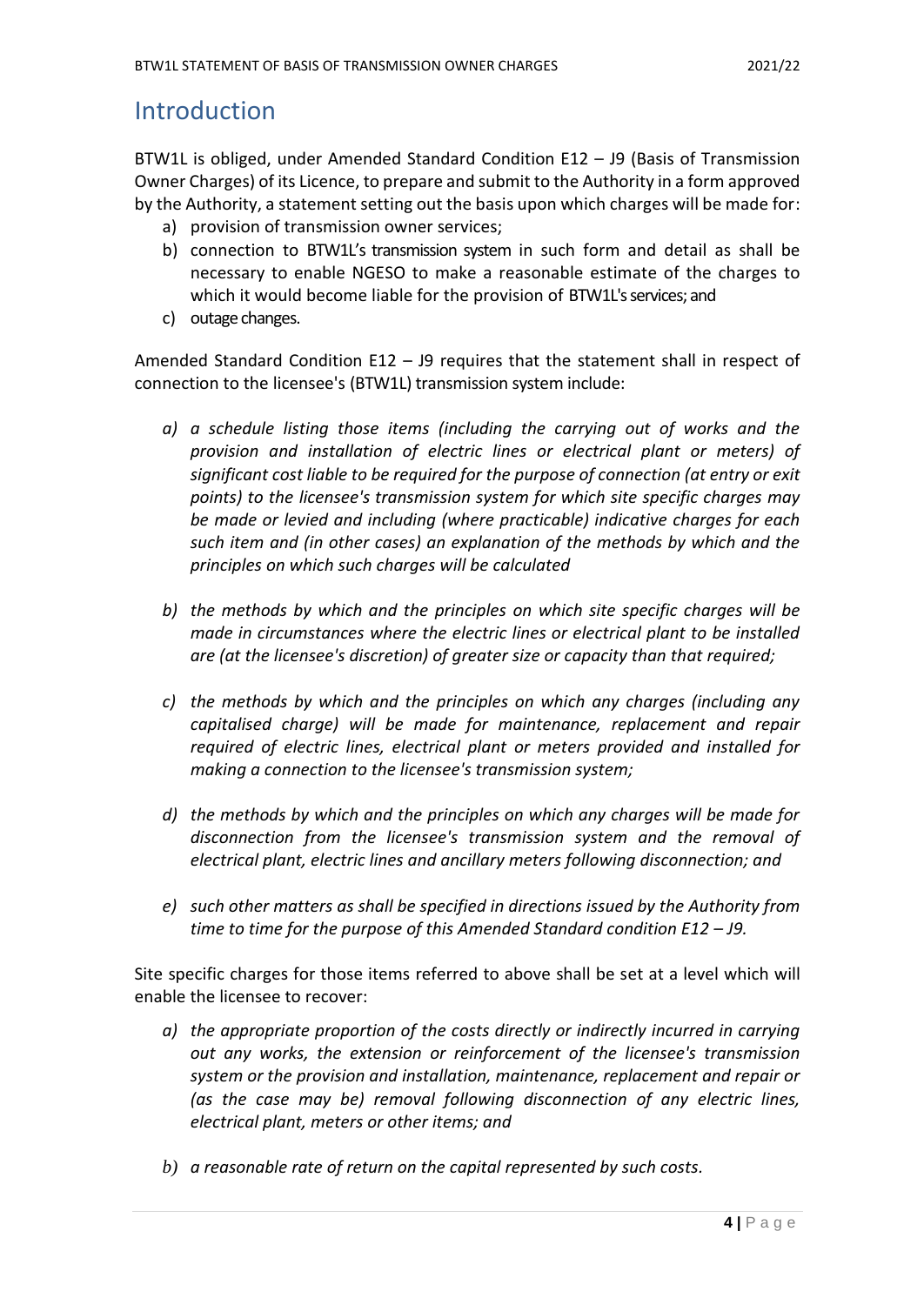Amended Standard Condition E12-J9 permits and, where appropriate, requires that

BTW1L:

- a) may periodically revise this statement, and shall at least once in every year this Licence is in force make any necessary revisions to this statement in order that the information set out in the statement shall continue to be accurate in all material respects, as required by clause 7 of Amended Standard Condition E12- J9;
- b) is required to send a copy of this statement and each revision of this statement to the Authority and shall publish this statement on its website, as required by clause 8 of Amended Standard Condition E12-J9.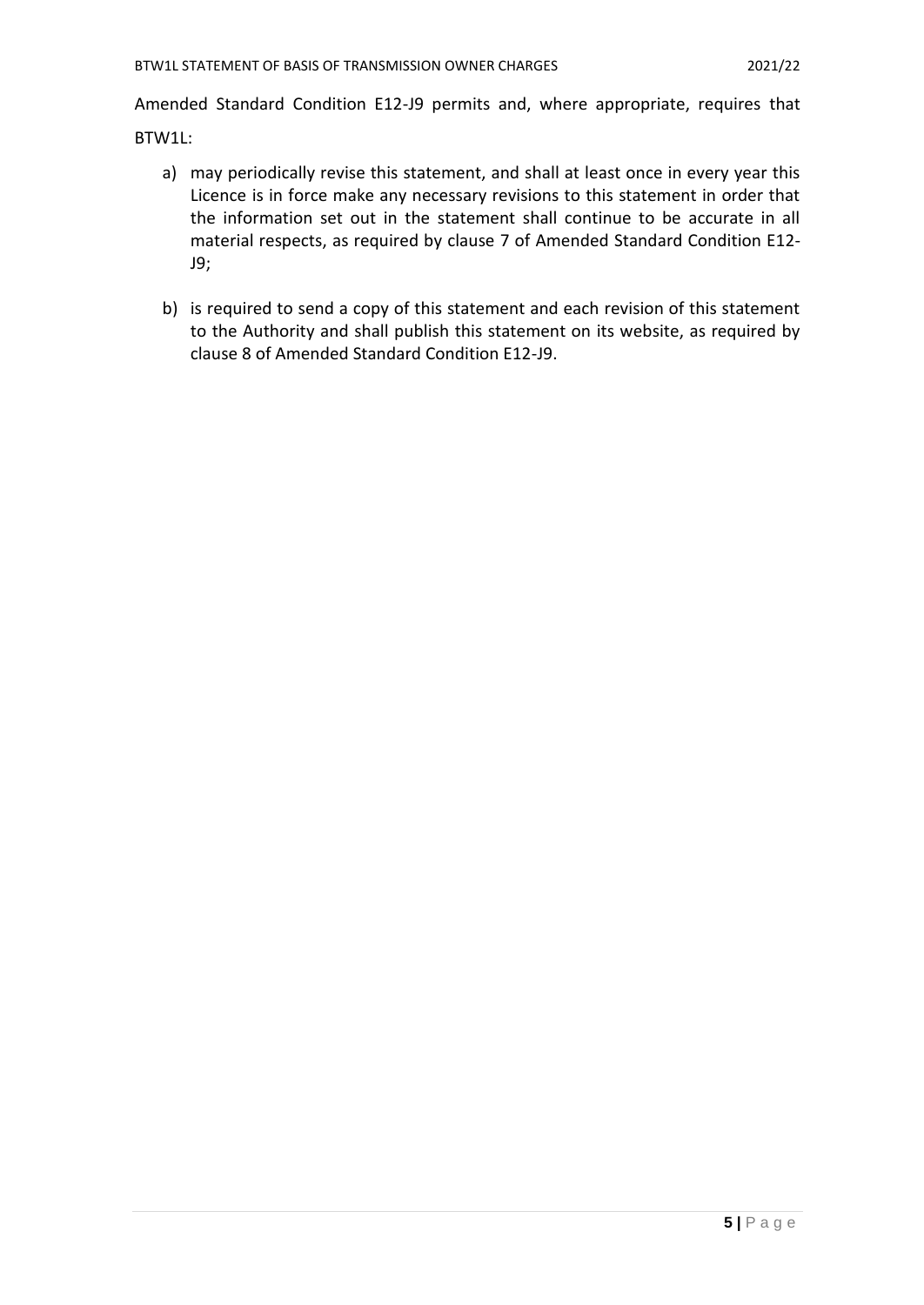## **Principles**

This statement sets out BTW1L's charges for the provision of transmission services to NGESO, in its capacity as National Electricity Transmission System Operator (NETSO).

The STC permits BTW1L to charge for its services under a number of headings: TO General System Charges; TO Site-Specific charges; Offshore Transmission Owner of Last Resort Charges and Other Charges.

BTW1L must identify and classify its assets into one of two charging categories – TO General System Charges and TO Site-Specific Charges. BTW1L has identified all of its assets as being attributable to the **TO General System Charges** category and therefore BTW1L does not have any **TO Site-Specific Charges**. The TO General System charges are designed to recover the cost of the OFTO assets acquired by BTW1L over the 20 year life of the revenue entitlement under the Licence.

If BTW1L is given a Direction under Standard Condition E21 (Offshore Transmission Owner of Last Resort) of the Licence, then it is eligible to charge for services rendered in accordance with these conditions. The principles for charging **Offshore Transmission Owner of Last Resort Charges** are set out later in this statement – see "Offshore Transmission Owner of Last Resort Charges" later in this statement.

BTW1L may at the request of NGESO carry out other work, which is not covered by the TO General System Charges or Offshore Transmission Owner of Last Resort Charges, including, for example, outage rescheduling. The principles for calculating such **Other Charges** are also set out in this statement – see "Other Charges – Excluded Services Charges" later in this statement.

The **TO General System Charges** are charges that relate to the recovery of costs incurred in respect of BTW1L's entire transmission infrastructure from the 33kV terminations on the main transformers located on the offshore platform through to the 132kV busbar clamping points which connect to the National Grid Electricity Transmission plc (NGET) owned onshore transmission network. The principles adopted in determining the TO General System Charges are explained in the section "Transmission Owner Revenue Restriction" outlined later in this statement.

The methodology for calculating the TO General System Charges, TO Site-Specific Charges, the Offshore Transmission Owner of Last Resort Charges and Other Charges is set out on the following pages.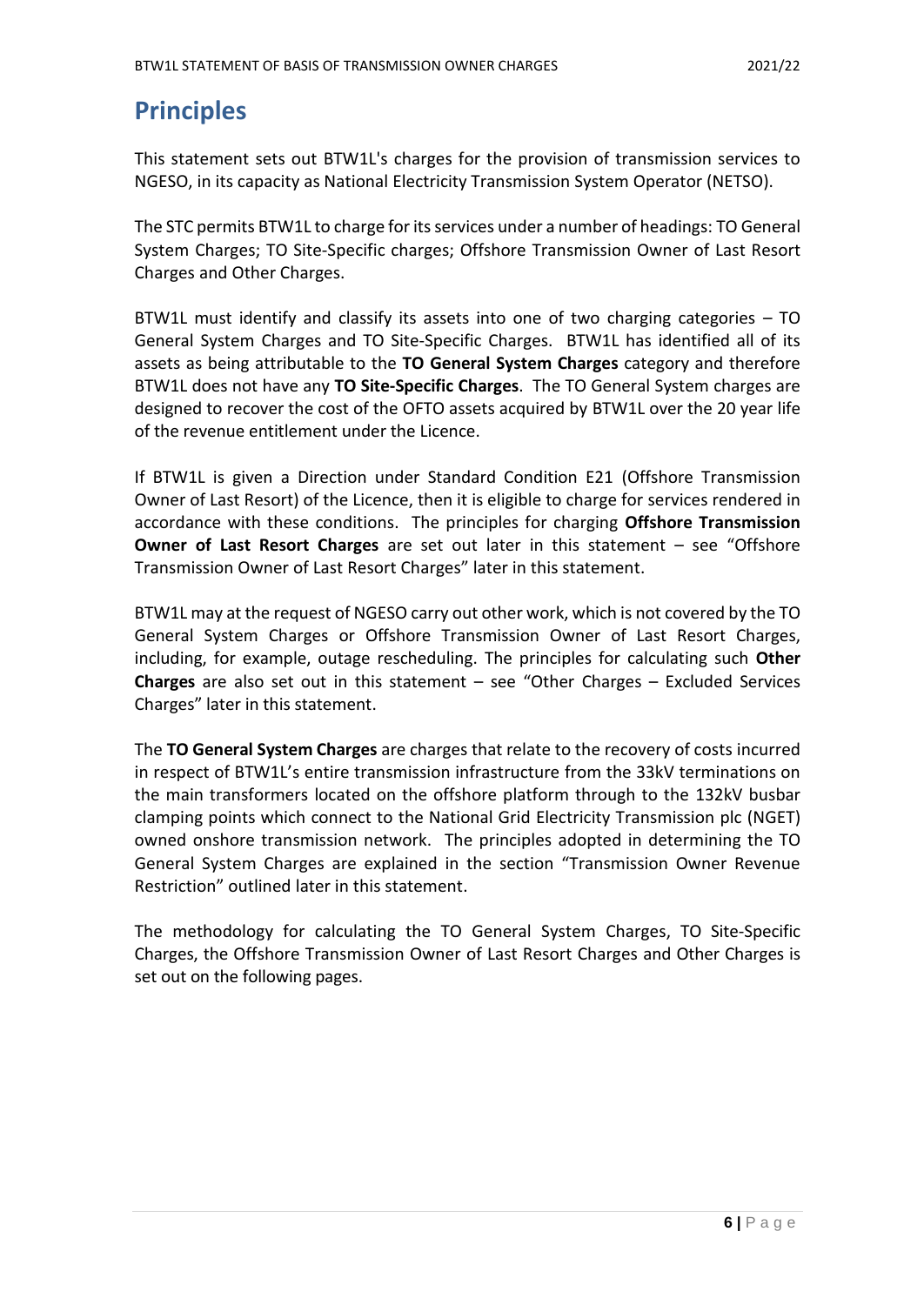#### **Transmission Owner Revenue Restriction (TO General System Charges)**

The Licence sets a restriction on BTW1L's **TO General System Charges**, as described below.

Amended Standard Condition E12 – J2 (Restriction of Transmission Revenue: revenue from transmission owner services) of BTW1L's Licence establishes the charge restriction that determines the allowed transmission owner revenue (OFTO<sub>t</sub>) that BTW1L may earn from its transmission owner services.

The formulae for the calculation of  $OFTO<sub>t</sub>$  are set out in BTW1L's Licence. Values for certain parameters required to calculate charges for the 2021/2022 financial year (year t=11) are as specified in Appendix 1.

In the event of additional capacity being required from BTW1L the value of OFTO $<sub>t</sub>$  will be</sub> adjusted in accordance with the formulae set out in the Licence (Amended Standard Condition E12 - J4 (Restriction of Transmission Revenue: Annual revenue adjustments) and Standard Condition E17 (Obligations in relation to offers for connection etc.)).

#### **Transmission Owner Revenue Restriction (TO Site-Specific Charges)**

BTW1L does not expect to have any TO Site-Specific Charges.

TO Site-Specific Charges relate to costs associated with connections that are not recovered through TO General System Charges or Other Charges. BTW1L expects that the majority of the costs incurred in relation to connections would be recovered through TO General System Charges, with some related charges recovered as Other Charges. As a consequence, BTW1L is unlikely to invoice NGESO for any TO Site-Specific Charges.

#### **Offshore Transmission Owner of Last Resort Charges**

In the event that BTW1L is given a notice by the Authority under Standard Condition E21 (Offshore Transmission Owner of Last Resort), then BTW1L would be permitted to charge Offshore Transmission Owner of Last Resort Charges for transmission services provided in accordance with the direction of the Authority. These charges would be as set out and specified in a direction issued by the Authority to the OFTO in accordance with Standard Condition E21.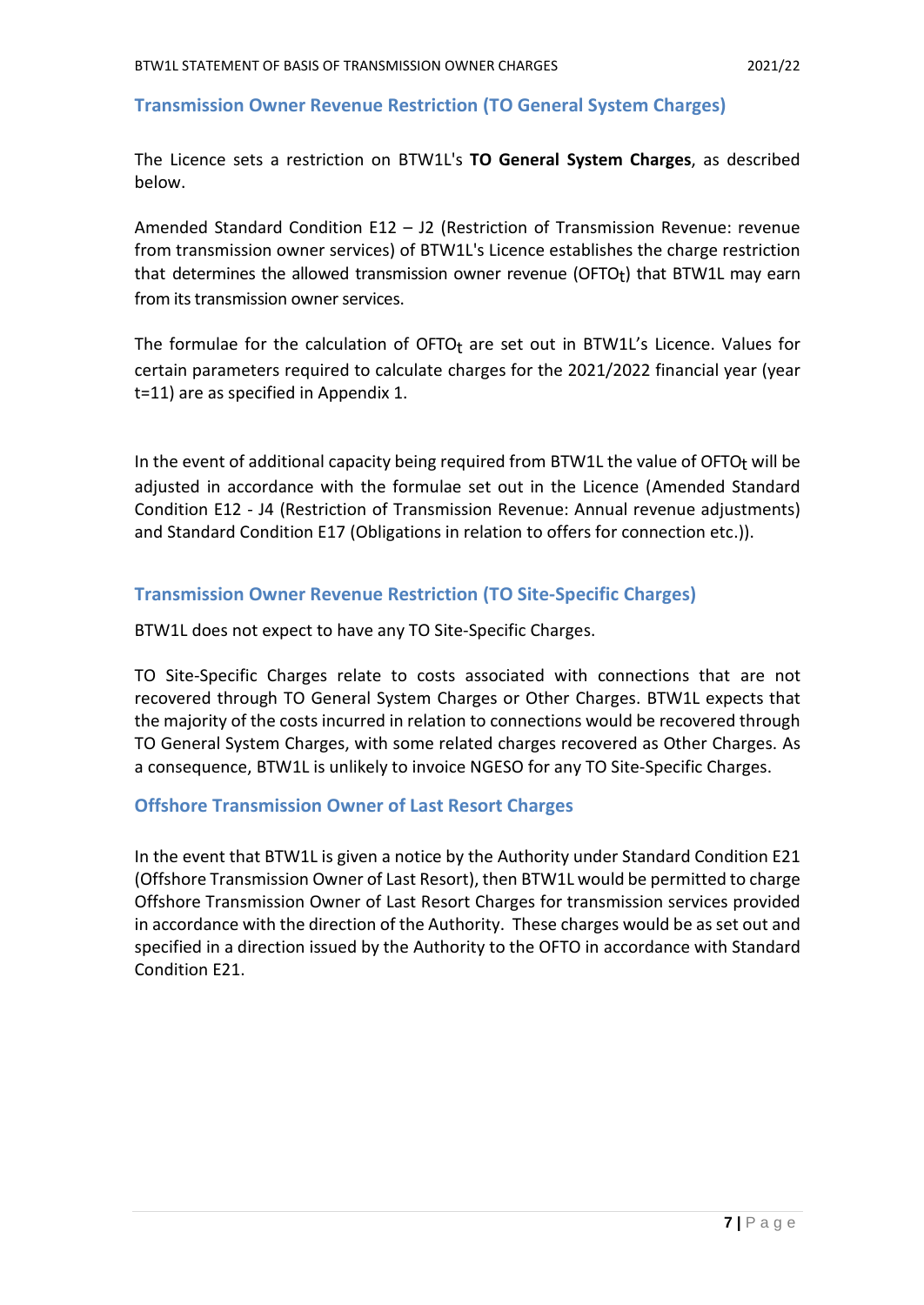#### **Other Charges – Excluded Services Charges**

Amended Standard Condition E12 –J10 (Excluded Services) permits BTW1L to charge NGESO for other services provided in addition to those services provided in BTW1L's capacity as Offshore Transmission Owner. No charges can be made to NGESO for any services in so far as they relate to the provision of services remunerated under charges for offshore transmission owner services in accordance with Amended Standard Condition E12 - J9 (Basis of Transmission Owner Charges). The basis for determining transmission owner charges is described above under the section "Transmission Owner Revenue Restriction".

Other charges - excluded services charges are permitted to be made in respect of:

- 1) The net costs reasonably incurred by BTW1L arising from any outage change at NGESO's request;
- 2) Costs arising from the processing of connection applications that might result in BTW1L's providing additional transmission system capability together with any feasibility studies as requested by NGESO; and
- 3) Costs of relocating electrical plant, wires and cables and associated works arising from a statutory obligation (other than under section 9 (2) of the Electricity Act 1989 imposed on the licensee).

The Other Charges relating to transmission services that can be levied on NGESO by BTW1L in any year are equal to the sum of the charges listed below net of any Interruption Charges (as defined in the STC) charged by NGESO to BTW1L.

#### **a) Application fees**

BTW1L will charge NGESO an application fee as set out in Appendix 2 at the time of each application for a new or modified connection to BTW1L's transmission system. The application fee is intended to cover the actual engineering costs and other expenses incurred by BTW1L in preparing an offer of terms, and are dependent upon the size, type and location of the proposed new or modified connection.

BTW1L will monitor and record the actual costs incurred in preparing an offer of terms and when the work has been completed, BTW1L will compare the actual costs incurred to the application fees charged to NGESO. In the event that there is a difference between the application fee and costs incurred this amount will be charged or refunded to NGESO as appropriate.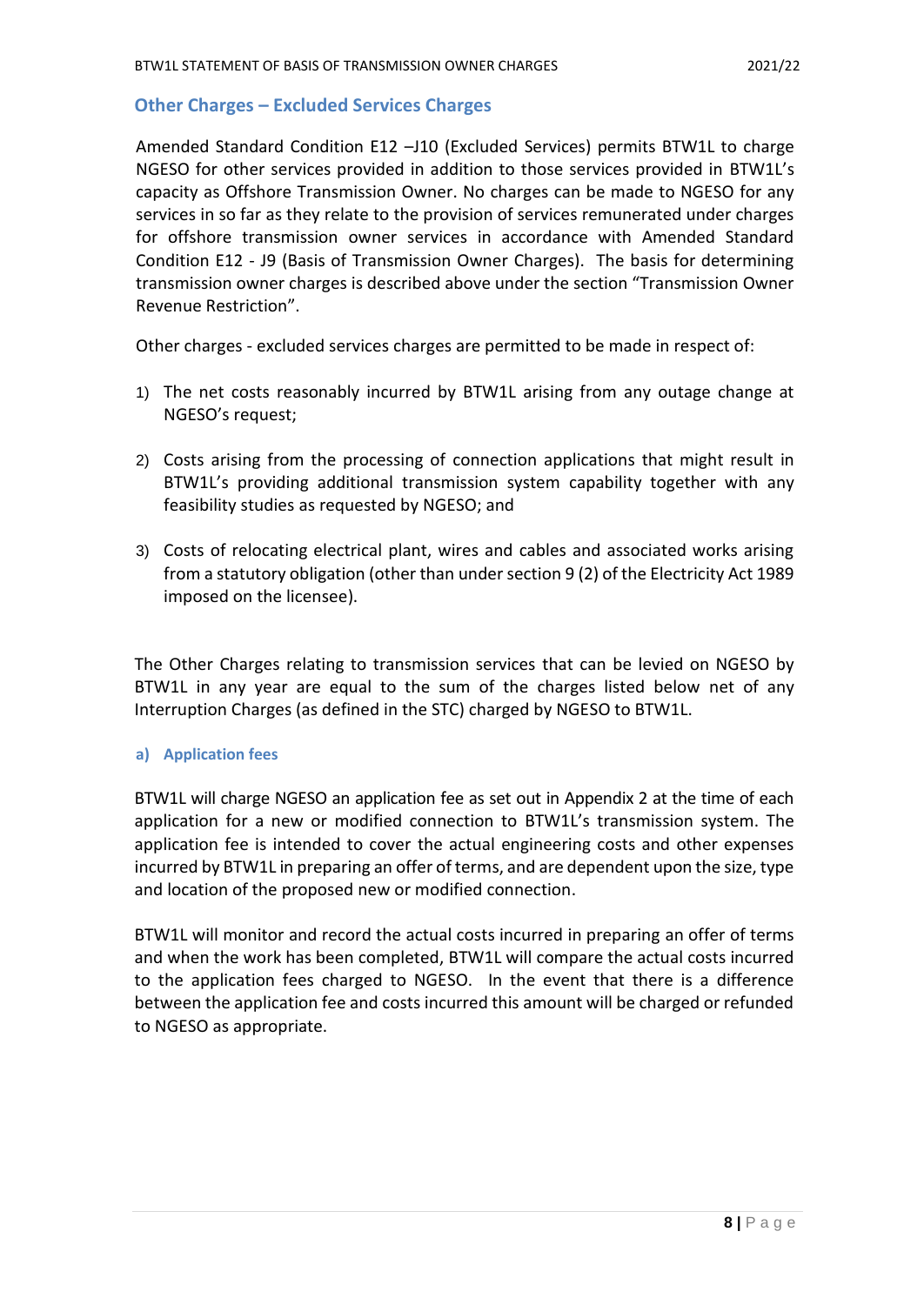#### **a) Application fees (continued)**

NGESO will be charged for the actual costs incurred by BTW1L in carrying out this work, based on BTW1L's market based charge-out rates as detailed in Appendix 3 to this statement.

Should NGESO notify BTW1L of changes in the planning assumptions after receipt of an application fee, BTW1L may levy an additional charge. In any event, whether an additional charge is levied or not, the actual costs incurred in preparing a revised connection will be charged to NGESO through the mechanism described above when the offer is completed.

If, in exceptional circumstances, NGESO makes an application which involves significant costs over and above those that would be normally expected (e.g. substantial system studies, specialist surveys, investigations) to process an offer of terms then BTW1L reserves the right to vary the applicable fee.

If, following completion of the works to which the application related, the incremental capacity incentive adjustment term (ICA<sub>t</sub>) in Amended Standard Condition E12 - J4 (Restriction of Transmission Revenue: Annual Revenue Adjustments) ("incremental capacity incentive") is adjusted so that the cost of the application is recovered through the TO General System Charges, then the application fee will be refunded to NGESO.

#### **b) Feasibility study fees**

If NGESO requests a feasibility study associated with alterations to or extension of BTW1L's network, a fee (the "advance fee") will become payable in advance of any engineering and out of pocket expenses incurred by BTW1L. The advance fee payable by NGESO will vary according to the size of the study and the amount of work expected and will be charged on the basis of the expected cost of completing the feasibility study.

Actual costs incurred will be based on the BTW1L's market based charge-out rates as shown in Appendix 3 and any other external costs incurred by BTW1L (e.g. travel & subsistence costs, specialist surveys, external consultants etc.) in completing the study. Where the actual engineering and out of pocket expenses incurred by BTW1L exceed the advance fee, BTW1L will issue an invoice for the excess. Conversely, where BTW1L does not use the whole of the advance, the balance will be refunded.

#### **c) Abortive works charges**

If as a result of a modification application, received after commencement of works, BTW1L is required to make amendment to the transmission construction works and BTW1L has previously carried out some or all of the works that are no longer required, then these works are defined as "abortive works". In such circumstances, NGESO shall be required to make a payment to BTW1L in respect of all fees, expenses and costs of whatever nature reasonably and properly incurred by BTW1L in respect of these abortive works for which BTW1L is responsible or may otherwise become liable in respect of the abortive works.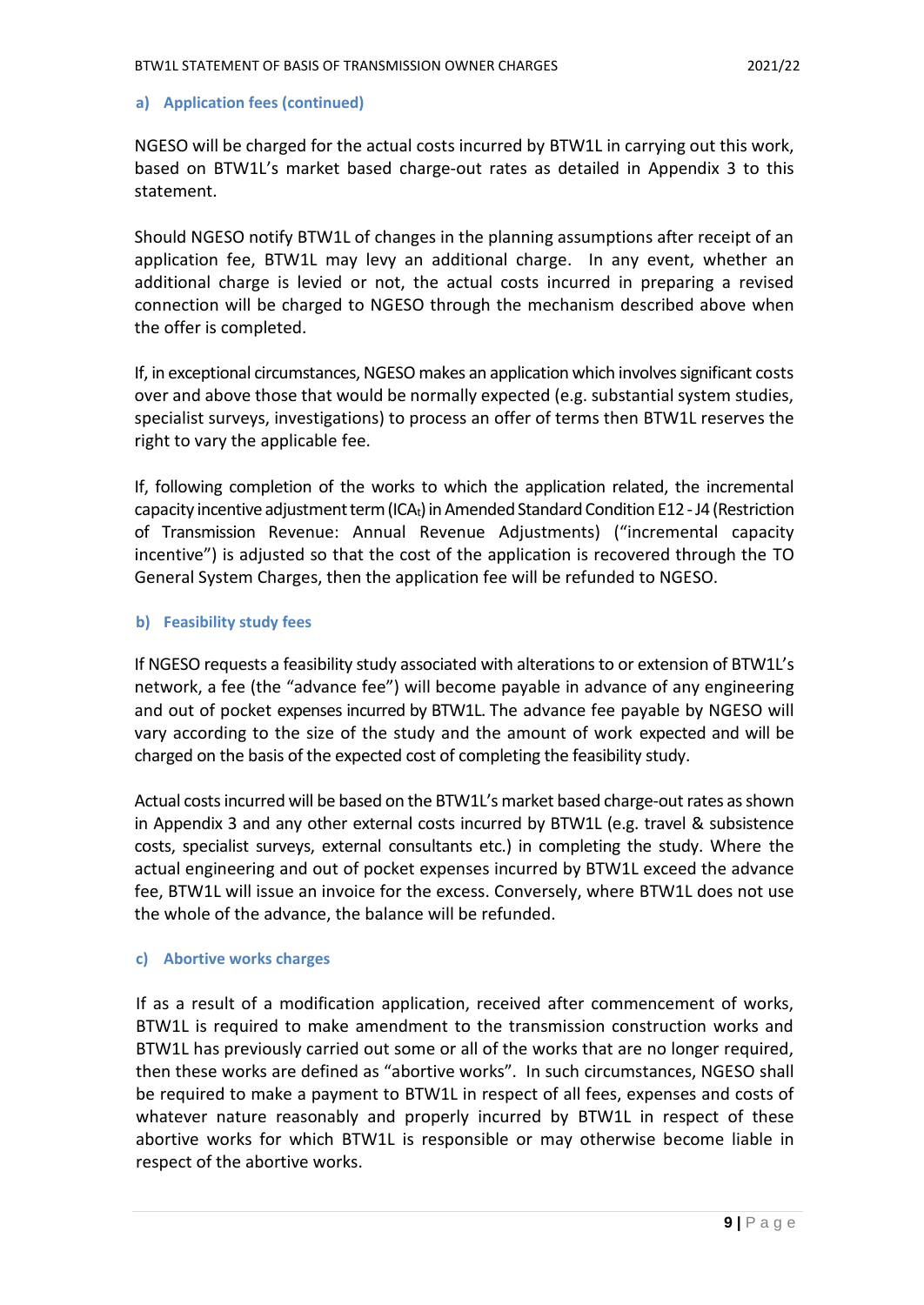#### **c) Abortive works charges (continued)**

Invoices will be raised on NGESO in respect of all reasonably incurred costs attributable to the abortive works.

If the abortive works result in an adjustment to the incremental capacity so that the cost, or part thereof, of the abortive works is recovered through the TO General System Charges, then the cost, or part thereof, previously charged to NGESO in respect of the abortive works will be refunded.

#### **d) De-energisation and disconnection charges**

Where NGESO wishes a supply to be permanently de-energised, a minimum of two business days' notice (or such other period as may be specified in the TO Construction Agreement and/or STC) to that effect should be given to BTW1L. BTW1L will then arrange to de-energise the supply. An additional charge will be made for this service if undertaken outside normal working hours in order to recover any additional costs for call-out or out-of-hours working.

Temporary de-energisation (and subsequent re-energisation) resulting from the failure by NGESO to comply with the terms of their relevant agreement, or carried out at the request of NGESO, will be charged for by BTW1L to NGESO based on the costs incurred by BTW1L.

If NGESO requests disconnection, this request must be made in writing.

#### **e) Charges for outage changes**

Where prearranged outages are rearranged at NGESO's request or where NGESO require additional services for planned or unplanned outages and these services are over and above the normal service provided under BTW1L's Operation and Maintenance Service Agreement (relevant details of which will be disclosed to NGESO on request), then additional charges will be made in respect of these additional services.

The additional charges levied on NGESO will reflect the reasonably incurred net costs incurred by BTW1L in accommodating NGESO's request and will be determined in accordance with STCP 11-3 "TO Outage Change Costing". BTW1L's charges to NGESO in respect of rearranged outages and/or additional services will include all net costs incurred by BTW1L and will relate directly to the activities required by NGESO. Where appropriate these costs will be based on the market based charge-out rates as shown in Appendix 3 to this statement.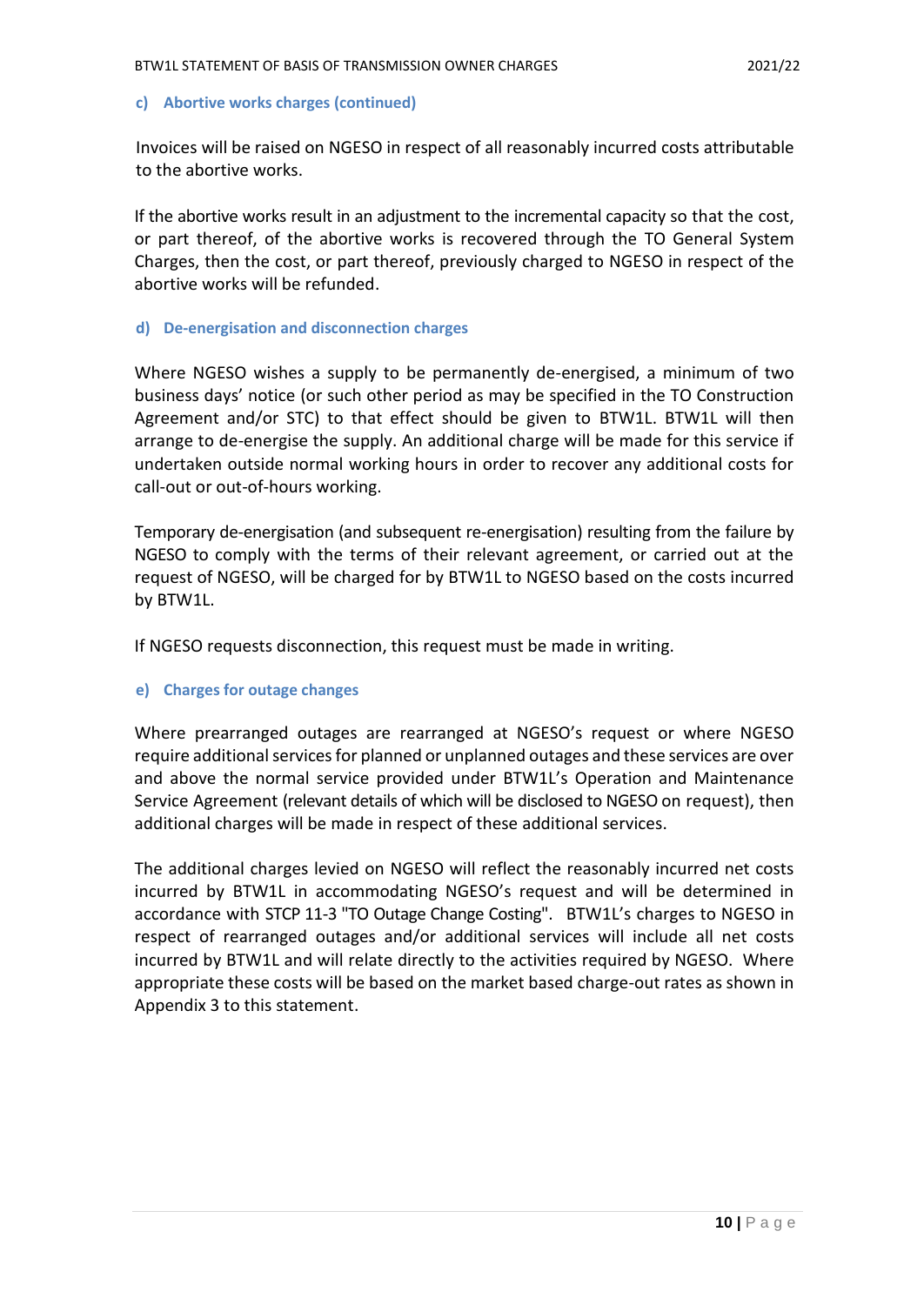**e) Charges for outage changes (continued)**

These costs include, but are not limited to:

- Demobilisation and remobilisation costs;
- Costs (including where appropriate, liquidated damages) of standing down or mobilising contractors until the rescheduled outage starts. Costs will be derived from contractors' invoices and, in the case of liquidated damages, from the relevant agreement(s);
- Costs of overtime working to reduce outage time so as to reduce NGESO's net costs in maintaining system security. Cost will be based on overtime hours worked on the particular outage;
- Additional waiting on weather costs for carrying out work at different times of year;
- Costs of installing additional equipment, as required, such as bypass arrangements;
- Revenue deductions (or increases) through the incentive mechanism that the OFTO may be subject to as a result of the outage changes.

Where an outage is rearranged at NGESO's request, BTW1L will use all reasonable endeavours to minimise the charge to NGESO by redeploying staff and/or contractors onto other work where this is reasonably practicable.

#### **f) Miscellaneous**

If NGESO should request BTW1L to carry out any other activity which is not covered by the TO General System Charges, TO Site-Specific Charges, Offshore Transmission Owner of Last Resort Charges, Interruption Charges, or the Other Charges specified above, BTW1L will provide terms for the requested work.

Any other service of a type not already referred to within this section where such a service is not part of the normal part of the offshore transmission business will be charged for based on BTW1L's market based charge-out rates shown in Appendix 3 together with any other external costs incurred.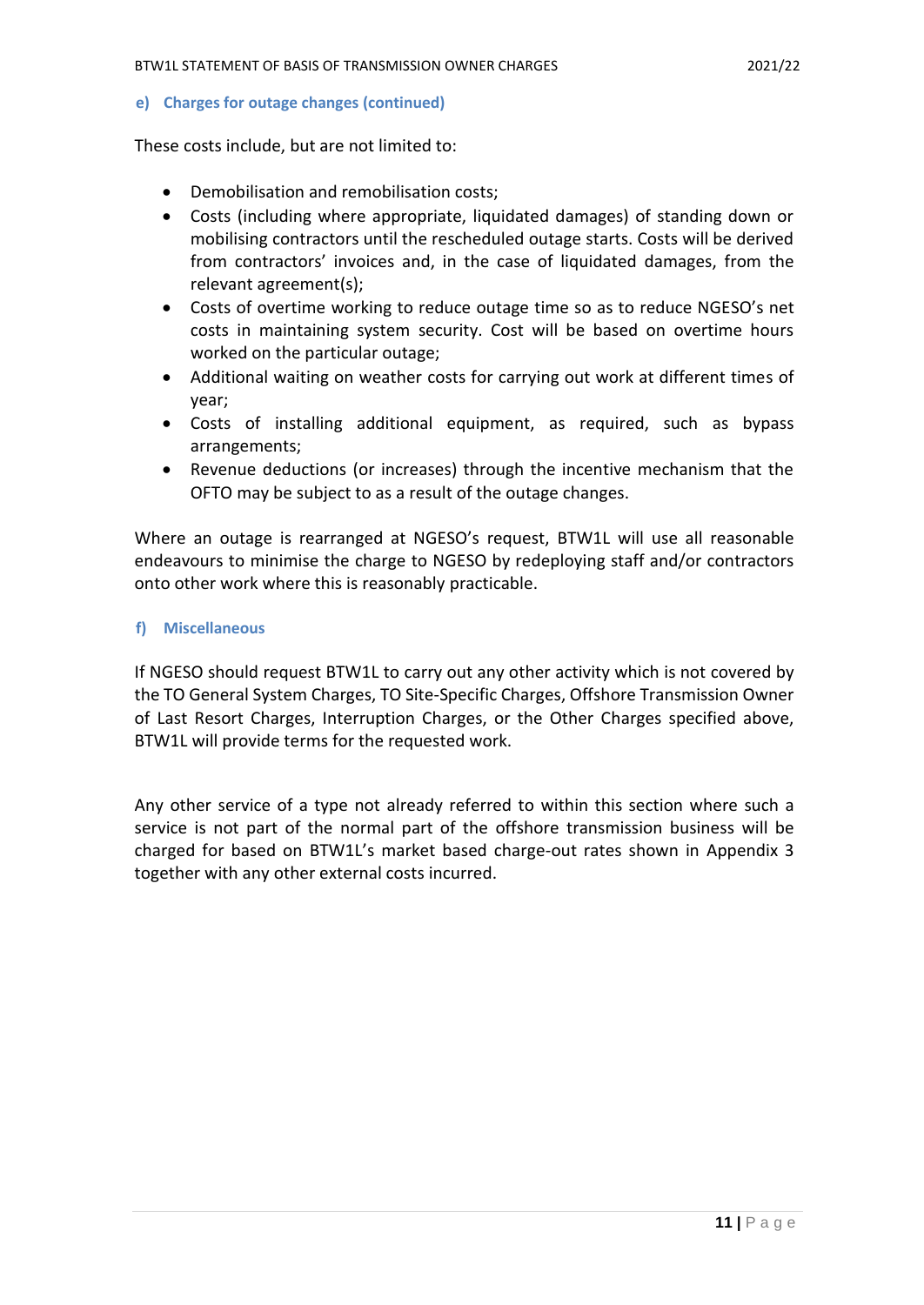### **GLOSSARY**

| Allowed transmission<br>owner revenue (OFTOt)              | The maximum revenue that BTW1L is permitted to earn from the<br>provision of transmission owner services, as determined by BTW1L's<br><b>Offshore Electricity Transmission Licence</b>                                                                                         |
|------------------------------------------------------------|--------------------------------------------------------------------------------------------------------------------------------------------------------------------------------------------------------------------------------------------------------------------------------|
| Authority                                                  | The Gas and Electricity Markets Authority (Ofgem)                                                                                                                                                                                                                              |
| BTW1L                                                      | Blue Transmission Walney 1 Limited, the owner of the Walney 1 offshore<br>transmission system                                                                                                                                                                                  |
| kV                                                         | A unit equal to one thousand volts                                                                                                                                                                                                                                             |
| <b>NGESO</b>                                               | National Grid Electricity System Operator Limited, the GB system<br>operator                                                                                                                                                                                                   |
| <b>NGET</b>                                                | National Grid Electricity Transmission plc, the owner of the onshore<br>electricity transmission system in England and Wales                                                                                                                                                   |
| Retail Price Index                                         | Means the general index of retail prices published by the Office for<br>National Statistics each month in respect of all items                                                                                                                                                 |
| <b>Offshore Electricity</b><br><b>Transmission Licence</b> | A licence issued by the Authority which permits an OFTO to participate in<br>the transmission of electricity.                                                                                                                                                                  |
| <b>STC</b>                                                 | System Operator Transmission Owner Code, which defines the high-level<br>relationship between the National Electricity Transmission System<br><b>Operator (NGESO) and Transmission Owners</b>                                                                                  |
| <b>STCP</b>                                                | System Operator Transmission Owner Code procedures                                                                                                                                                                                                                             |
| <b>TO Construction</b><br>Agreement                        | An agreement between NGET and BTW1L pursuant to the STC                                                                                                                                                                                                                        |
| Transmission owner or<br>TO                                | BTW1L is the transmission owner of the Walney 1 offshore transmission<br>system and is responsible for delivering transmission owner services in<br>accordance with the requirements of its Offshore Electricity Transmission<br>Licence and System Operator Transmission Code |
| Transmission system                                        | Those assets that comprises all of BTW1L's transmission infrastructure<br>from the 33kV terminations on the main transformers located on the<br>offshore platform through to the 132kV busbar clamping points which<br>connect to NGET's onshore transmission network          |
| <b>OFTO</b>                                                | <b>Offshore Transmission Owner</b>                                                                                                                                                                                                                                             |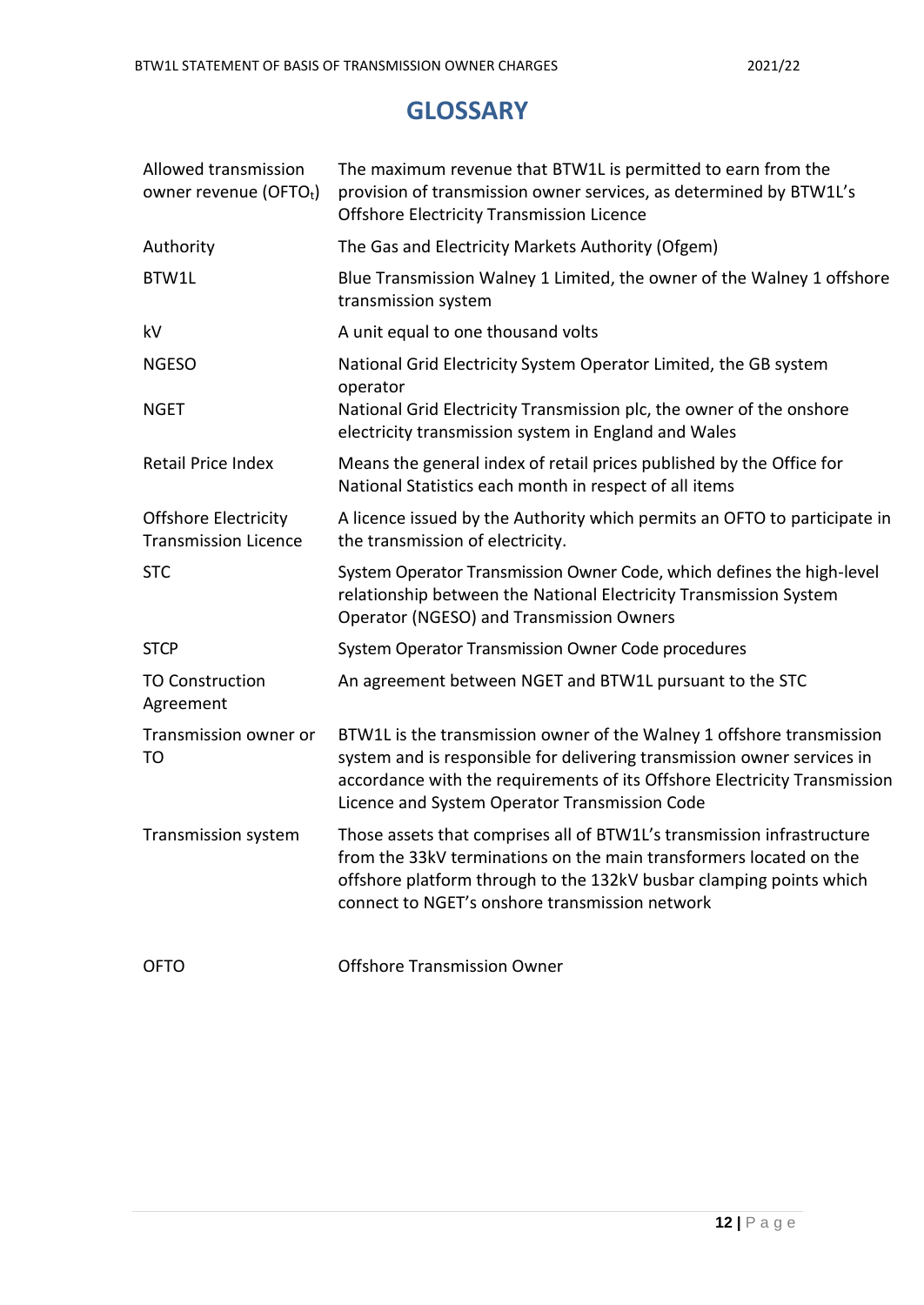### **APPENDIX 1**

# **Charging parameters for 2021/2022**

The parameters outlined in the table below are set out in the Amended Standard Conditions of the Licence, specifically in:

E12 - J1 (Restriction of Transmission Revenue: Definitions)

E12 - J2 (Restriction of Transmission Revenue: Revenue from Transmission Owner Services)

E12 - J3 (Restriction of Transmission Revenue: Allowed Pass-through items); and

E12 - J4 (Restriction of Transmission Revenue: Annual Revenue Adjustments).

| Parameter                                     | Value                                                                                                                                                                                                                                                                                                                                       |
|-----------------------------------------------|---------------------------------------------------------------------------------------------------------------------------------------------------------------------------------------------------------------------------------------------------------------------------------------------------------------------------------------------|
| <b>Tender Relevant Year</b>                   | Financial year ended 31 March 2012 (this is t=1)                                                                                                                                                                                                                                                                                            |
| Relevant Year                                 | Financial year ending 31 March 2022 (this is<br>$t = 11$                                                                                                                                                                                                                                                                                    |
| BR <sub>11</sub> (base transmission revenue)  | £14,379,915 (Reflects MRA in accordance with<br>Amended Standard Condition E12-A2)                                                                                                                                                                                                                                                          |
| PR <sub>11</sub> (proportion of revenue term) | $PR_{11} = 1$                                                                                                                                                                                                                                                                                                                               |
| $RIT11$ (revenue indexation adjustment)       | $RIT_{11} = 1.31125358780334$                                                                                                                                                                                                                                                                                                               |
|                                               | $RIT_{11} = (1+RPI_{11}) * RIT_{10}$                                                                                                                                                                                                                                                                                                        |
|                                               | Where:                                                                                                                                                                                                                                                                                                                                      |
|                                               | RIT <sub>10</sub> = 1.29183285495956; and                                                                                                                                                                                                                                                                                                   |
|                                               | $RPI_{11} = 0.0150334718374886$                                                                                                                                                                                                                                                                                                             |
|                                               | $RPI_{11}$ is the percentage change, expressed as a<br>decimal number, between:<br>1. The average value of the retail price index<br>from January 2019 to December 2019<br>inclusive ("relevant year t-2"), and<br>2. The average value of the retail price index<br>from January 2020 to December 2020<br>inclusive ("relevant year t-1"). |
|                                               | For the avoidance of doubt:<br>RIT <sub>11</sub> applies to charges in the year from 1 April<br>2021 to 31 March 2022; and<br>$RIT_{10}$ applies to charges in the year from 1 April<br>2020 to 31 March 2021.                                                                                                                              |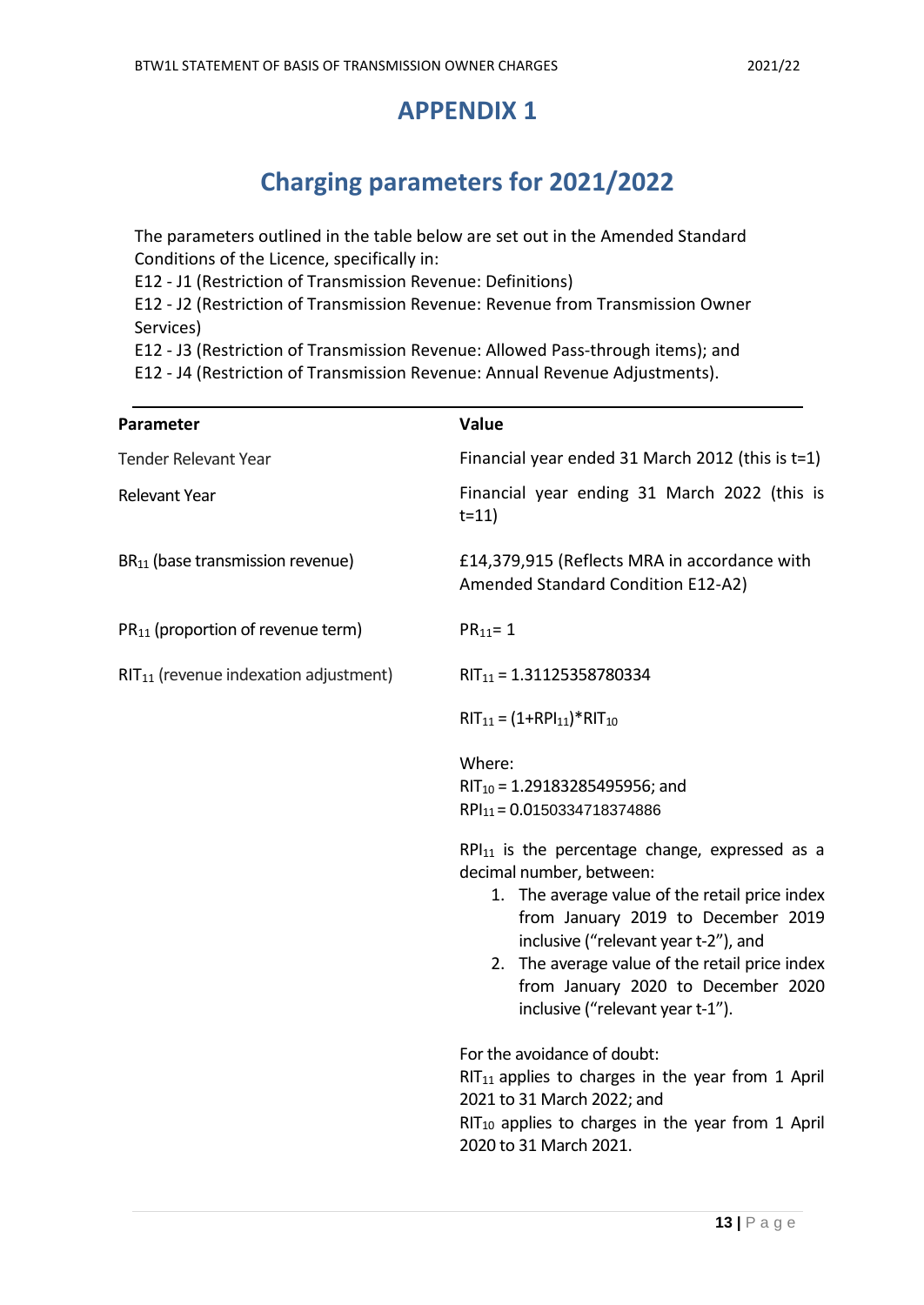| Parameter                                                                              | Value                                                                                                                                                                                                                               |
|----------------------------------------------------------------------------------------|-------------------------------------------------------------------------------------------------------------------------------------------------------------------------------------------------------------------------------------|
| (performance availability<br>$PA_{11}$<br>revenue<br>adjustment)                       | $PA_{11}$ = £707,959 (being the annual revenue<br>adjustment derived in accordance with Amended<br>Standard Condition E12-J4)                                                                                                       |
| $LF_{11}$ (licence fee cost adjustment)                                                | $LF_{11} = £0$                                                                                                                                                                                                                      |
|                                                                                        | (Zero licence fees to Transmission Owners in most<br>circumstances; see clause 3.4 of Ofgem document<br>"Offshore Transmission Tender Guidance Note:<br>Generic Offshore Transmission Owner (OFTO)<br>Licence (3 September 2010)"). |
| $RB11$ (network rates)                                                                 | $RB_{11} = \text{\textsterling}248,320$ being the network rates based on<br>a rateable value of £485,000 as provided by the<br>valuation office and applying the non-domestic<br>rate multiplier of 51.2p in the £.                 |
| CEL <sub>11</sub> (Crown Estate lease cost adjustment)                                 | $CEL_{11} = £1$ (if demanded)                                                                                                                                                                                                       |
| DC <sub>11</sub> (decommissioning cost adjustment)                                     | $DC_{11} = \pounds 0$                                                                                                                                                                                                               |
| $IAT_{11}$ (income adjusting event revenue $IAT_{11} = EO$<br>adjustment)              |                                                                                                                                                                                                                                     |
| TPD <sub>11</sub> (temporary physical disconnection TPD <sub>11</sub> = £0<br>payment) |                                                                                                                                                                                                                                     |
| TCA <sub>11</sub> (tender fee cost adjustment)                                         | $TCA11 = £0$                                                                                                                                                                                                                        |
| $MCA_{11}$ (Marine and Coastal Act 2009 cost $MCA_{11} = E0$<br>adjustment)            |                                                                                                                                                                                                                                     |
| K <sub>11</sub> (revenue restriction correction factor)                                | $K_{11} = £0$                                                                                                                                                                                                                       |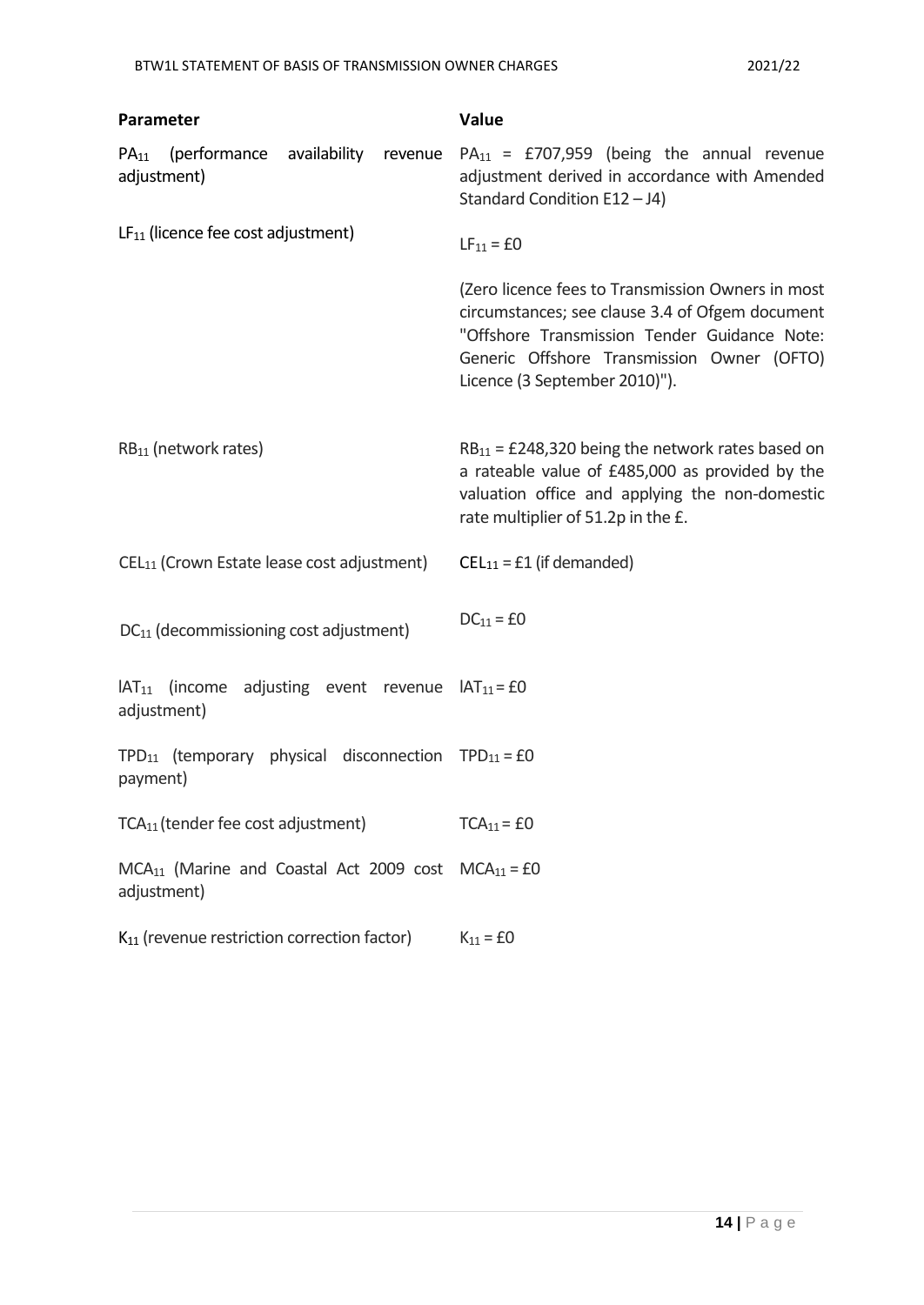### **APPENDIX 2**

# **Application fees**

| <b>Connection or modification size</b> | <b>Application fee</b>                                   |
|----------------------------------------|----------------------------------------------------------|
| $ 0-10$ MW                             | £129k                                                    |
| 10-100 MW                              | £156k                                                    |
| $ >100$ MW                             | To be determined in the event of such an<br>application. |

All application fees are subject to VAT at the prevailing rate.